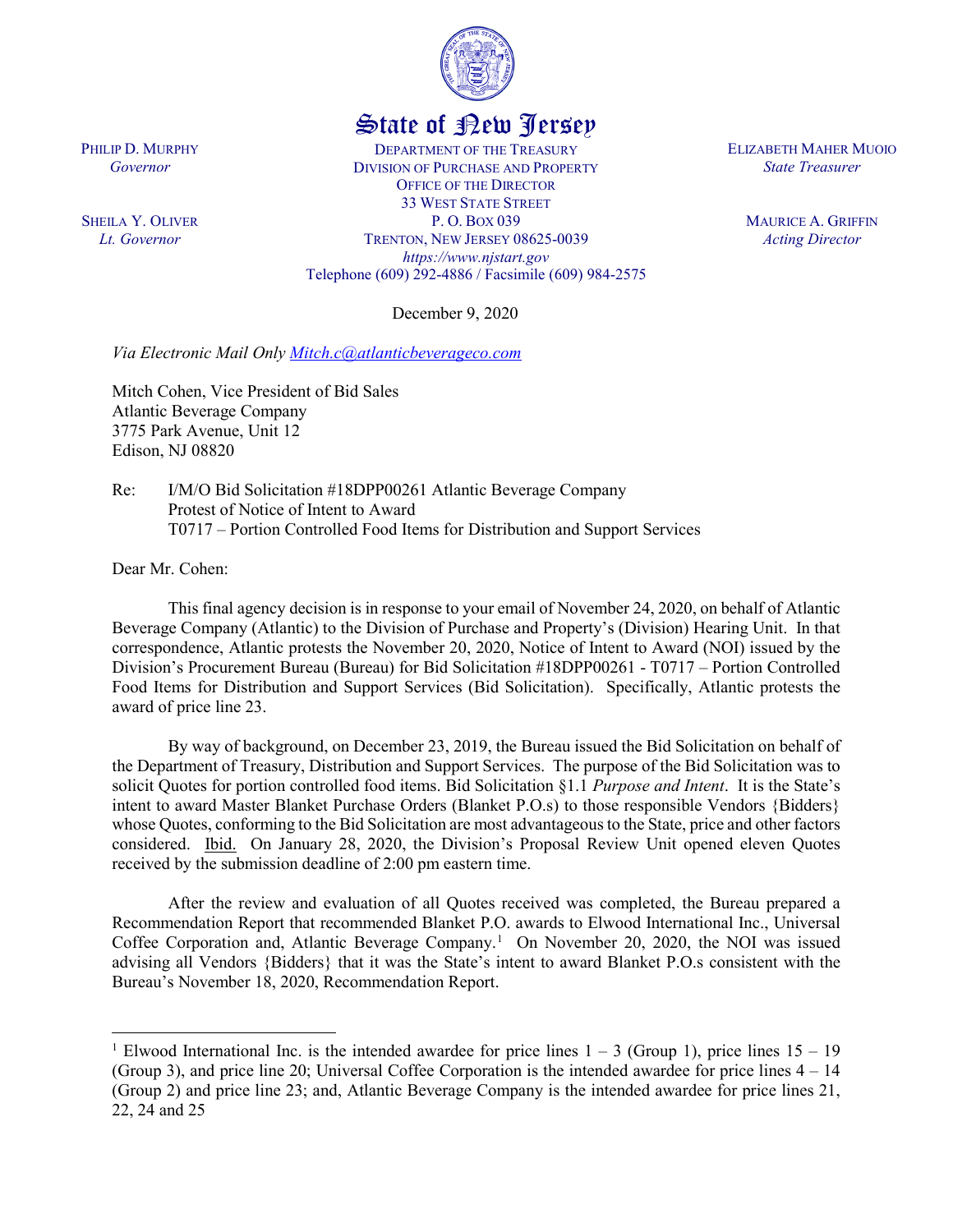On November 24, 2020, the Division's Hearing Unit received Atlantic's protest stating:

In response to the attached intent to award for Bid Solicitation: T0717 – Portion Controlled Food Items for Distribution and Support Services, Bid Solicitation #: 18DPP00261 we would like to protest the award for the following item based on the information outlined below.

**Line #23: Sugar Substitute (Individual Portion), "Sugar Twin" Equivalent; Packed 2000 to 2500 - 0.8 gm to 1.0 gm packets per case:** During the initial submission of the bid, we listed a brand and item  $#$  of Equal/#10300258900747. The item  $\#$  we provided is the GTIN number for this product which is unique only to this specific product. We were subsequently requested to confirm the color, case count, and spec. sheet for this item on 4/9/20. We replied on 4/10/20 and provided the requested information (See attached e-mail). Although GTIN #10300258900747 is not specifically noted on the spec. sheet we provided it is in fact for the same item that we bid. This specific items product  $\#$  is 20010519 and its GTIN # 10300258900747, and both #'s are unique to this specific product and can be corroborated to that effect. I have attached an e-mail from Tim Zaker who is the Customer Operations Analyst at Merisant Company where he explicitly states that the GTIN # of 10300258900747 matches to product # 20010519. It is also important to note that when we initially respond to the information request on 4/10/20 I asked, "Do you need anything in addition?" If at that point there was still any questions unanswered or if the agency needed further clarification they should have requested the additional information at that point. Based on this information the item we bid does match the spec. sheet we provided and therefore the award should be made to Atlantic Beverage Company at \$8.63/cs and not Universal Coffee at \$8.77/cs.

In consideration of Atlantic's protest, I have reviewed the record of this procurement, including the Bid Solicitation, the submitted Quotes, the relevant statutes, regulations, and case law. This review of the record has provided me with the information necessary to determine the facts of this matter and to render an informed final agency decision on the merits of the protest. I set forth herein the division's final agency Decision.

With respect to product specifications for the various items sought, Bid Solicitation Section 3.1 *Product Specifications* set forth the following requirements for price line 23 Sugar Substitute – individual portions:

| <b>Price Line</b> | <b>Description</b>                                                                                                                                                                                             | <b>Approved Products</b>                      |
|-------------------|----------------------------------------------------------------------------------------------------------------------------------------------------------------------------------------------------------------|-----------------------------------------------|
| 23                | <b>Sugar Substitute (Individual Portion),</b>                                                                                                                                                                  | <b>Yorkville Coffee Pink</b>                  |
|                   | "Sugar Twin" Equivalent                                                                                                                                                                                        | #83953                                        |
|                   | Must Comply with CID AA-20178C "Sugar Substitutes, Non-                                                                                                                                                        |                                               |
|                   | Carbohydrate" (2013) as follows:                                                                                                                                                                               | Diamond Crystal – Café<br>Delight Pink #11403 |
|                   | • Classification: Sugar Substitute, Saccharin Type,<br><b>Individual Portion Packets</b><br>• Main Ingredients: Dextrose, Saccharin (Calcium or<br>Sodium Salt or alone), and may contain either Maltodextrin, | <b>Benjamin Foods Pink</b><br>#20492          |
|                   | Cream of Tartar, or Calcium Silicate                                                                                                                                                                           | Sweet 'N Low – UPC code<br>#4480052050        |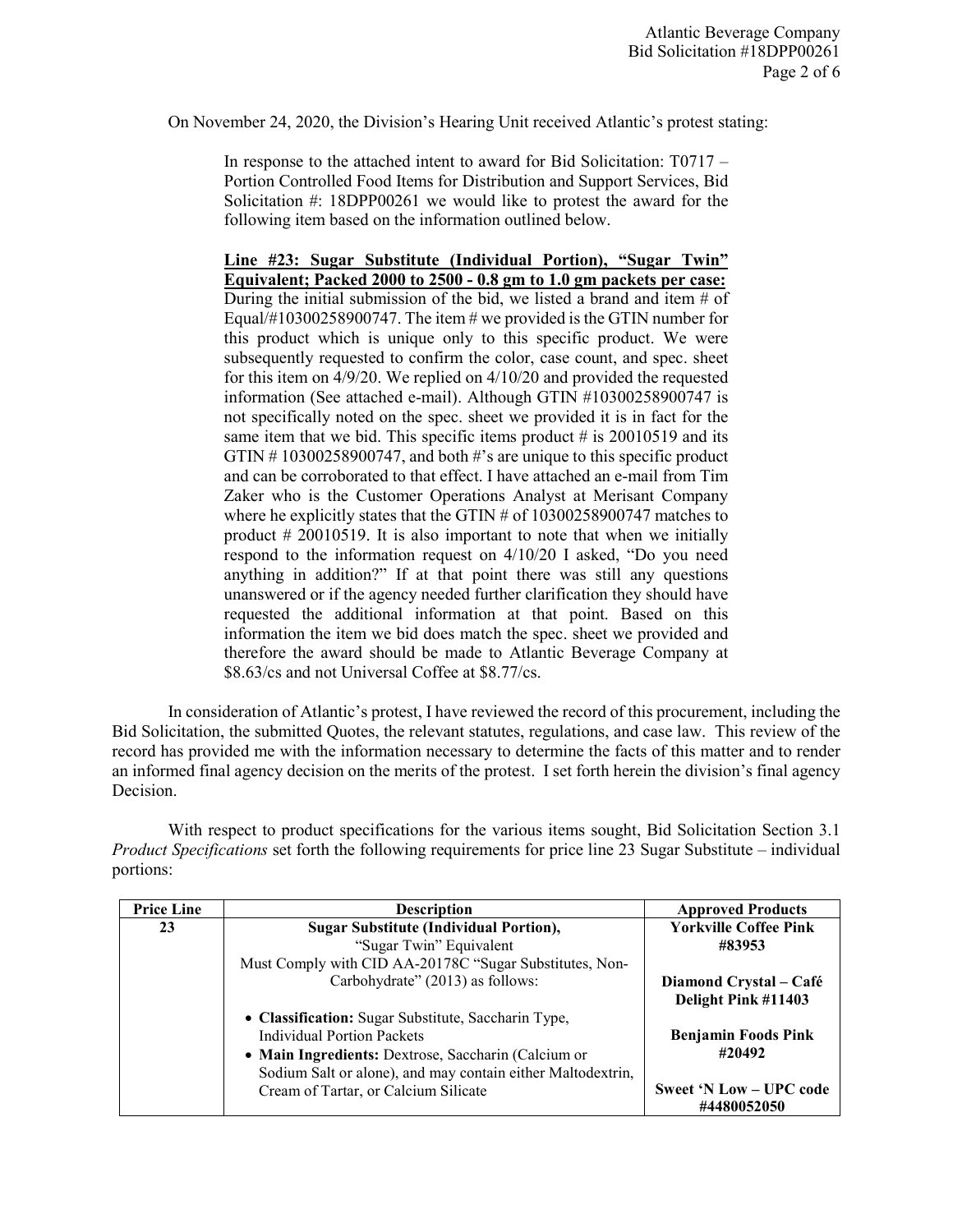| • Sweetness: Packets must state that product is equal in<br>sweetness to 2 Teaspoons of Sugar<br>• Type: Must be Saccharin - based Sugar Substitute, as in the<br>"Sugar Twin" product<br>• Anti-Caking Agent: Must contain an anti-caking agent<br>such as Calcium Silicate or Maltodextrin<br>• "Pink" Packets: Packets shall be pink color to denote a<br>Sugar Substitute product<br>• Packaging: $2000$ to $2500/0.8$ gm to 1.0 gm packets per case | <b>Regal Foods Pink- UPC</b><br>#10719098114281 |
|----------------------------------------------------------------------------------------------------------------------------------------------------------------------------------------------------------------------------------------------------------------------------------------------------------------------------------------------------------------------------------------------------------------------------------------------------------|-------------------------------------------------|
| • Shelf Life: minimum 18 months from date of production                                                                                                                                                                                                                                                                                                                                                                                                  |                                                 |

Further, to assist Vendor {Bidders} in preparing and submitting a Quote, Bid Solicitation Section 4.4.5.2 *State-Supplied Price Sheet Instructions,* instructed Vendors {Bidders} to in part, complete the following information on the State-supplied price sheet:

> • Step 5 - The Vendor {Bidder} shall enter the number of items per case in the "Number of Items per Case" column.

**. . .** 

• Step 7 – The Vendor {Bidder} shall enter the "Brand/Product" in the "Brand/Product" column.

As required, Atlantic entered the number of items per case and the Brand/Product in the appropriate columns. See screenshot below.

| Price<br>Line<br><b>Number</b> | <b>Item Description</b>                                                                                                                                                                            | Quantity | Unit of<br>Measure | Unit<br>Price<br>Per Case<br>(Required) | Number of<br><b>Items Per Case</b><br>(Required) | Net Weight Per<br>Case<br>(Required) | <b>Brand/Model</b><br>(Required) |
|--------------------------------|----------------------------------------------------------------------------------------------------------------------------------------------------------------------------------------------------|----------|--------------------|-----------------------------------------|--------------------------------------------------|--------------------------------------|----------------------------------|
| 23                             | Sugar Substitute (Individual Portion),<br>"Sugar Twin" Equivalent;<br>Packed 2000 to 2500 - 0.8 gm to 1.0 gm<br>packets per case. For more information<br>please see Bid Solicitation Section 3.1. |          | Case               | \$8,63000                               | 20000.00                                         | 4.46lb                               | Equal/#10300258900747            |

While there was no location on the State supplied price sheet for Vendors {Bidders} to indicate the packet color, Atlantic's specification data sheet submitted with the Quote was entitled "Equal Saccharin Pink 112012.pdf." See Screenshot below.

|                                 | Attachment File Detail: Equal Saccharin Pink 112012.pdf                               |                                                                          |                                       |
|---------------------------------|---------------------------------------------------------------------------------------|--------------------------------------------------------------------------|---------------------------------------|
| Name:<br>Description:<br>File:  | Equal Saccharin Pink 112012.pdf<br>Equal/#20010519<br>Equal Saccharin Pink 112012.pdf |                                                                          |                                       |
| Location:<br>Size:<br>Uploaded: | vendor/V00003884/profile<br>92,517 bytes<br>01/28/2020 09:08:29 AM                    | Last Modified On Disk:<br>Uploaded By:                                   | 07/21/2020 03:43:20 PM<br>mitch cohen |
|                                 |                                                                                       | Exit<br>Copyright @ 2020 Periscope Holdings, Inc. - All Rights Reserved. |                                       |
|                                 |                                                                                       |                                                                          |                                       |

During the evaluation of Atlantic's Quote, on April 9, 2020, the Bureau wrote to Atlantic requesting additional information regarding the packet color and the number of packets per case for the product bid as those details were not included on the submitted specification data. See screenshot below.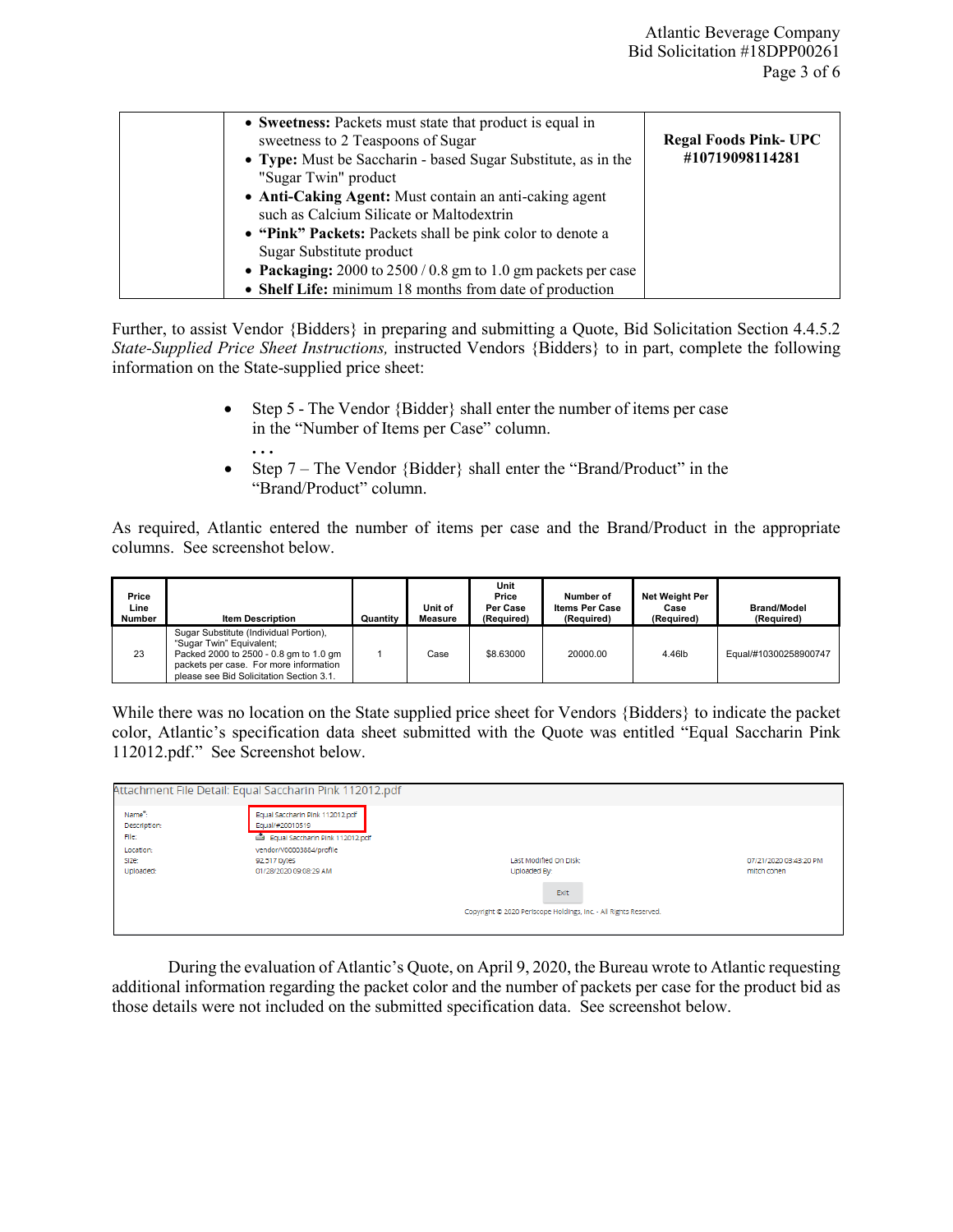| Dear Sir/Madam:                                                                                                                                                                                                                                                                                                                                                       |
|-----------------------------------------------------------------------------------------------------------------------------------------------------------------------------------------------------------------------------------------------------------------------------------------------------------------------------------------------------------------------|
| The Division of Purchase and Property ("Division") is in receipt of the Quote submitted by Atlantic Beverage Company ("Company"). Prior documentation provided with your Quote did not<br>address or was unable to confirm the following:                                                                                                                             |
| Price Line 23 Sugar Substitute: Equal/ #10300258900747. Previous documentation submitted did not provide the color of the packet and the packet count are in accordance with Bid<br>Solicitation Section 3.1.                                                                                                                                                         |
| Bid Solicitation Section 4.4.5 State-Supplied Price Sheet, states in pertinent part:                                                                                                                                                                                                                                                                                  |
| "[T]he State may require a Vendor {Bidder} to provide additional information or documentation that has been deemed not to be material to product identification or price determination, in<br>which case, the Vendor {Bidder} shall, within the time limit set forth in the written request, comply with said request.                                                |
| Please provide Specification Data Sheets which show that the product on the above price line meets or exceeds the Bid requirements. If the requested specific information noted above<br>is not received by the close of business day Thursday, April 16, 2020, your company's Quote submission for this particular price line item may be considered non-responsive. |
| Thank you,                                                                                                                                                                                                                                                                                                                                                            |

On April 10, 2020, Atlantic responded stating, "the color is pink and the case count is 2000ct. Do you need anything in addition?" No further clarification letters were sent to Atlantic regarding price line 23.

On November 18, 2020, the Bureau prepared a Recommendation Report setting forth the details of the evaluation. With respect to Atlantic's Quote for price line 23, the Recommendation Report states:

> **Atlantic Beverage did not provide sufficient information, through a specification data sheet, to confirm that the packet color and number of packets per case for the product bid met the Bid Solicitation requirements.**

Bid Solicitation requirements:

"Pink" Packets: Packets shall be pink color to denote a Sugar Substitute product

Packaging: 2000 to 2500 / 0.8 gm to 1.0 gm packets per case

Atlantic Beverage bid Equal 10300258900747 for price line 23 on the State-Supplied Price Sheet. The specification data sheet provided by Atlantic Beverage with its Quote submission, Equal 20010519, did not match the model number bid on the State-Supplied Price Sheet.

A request was sent to Atlantic Beverage for a specification data sheet for Equal 10300258900747 that confirmed that the product bid met the Bid Solicitation specifications for the number of individual packets per case and the packet color.

In response to the Bureau's request for a specification data sheet for Price Line 23, Atlantic Beverage responded through e-mail with a written response to the packet color and number of packets per case, but did not provide the requested specification data sheet to support the responses given.

Due to the Vendor's {Bidder's} lack of sufficient evidence, through a specification data sheet, to verify the packet color and number of packets per case for the product bid (Equal 10300258900747), the Bureau was not able to evaluate Atlantic Beverage's Quote for this price line. Such lack of information to confirm that the product bid met the Bid Solicitation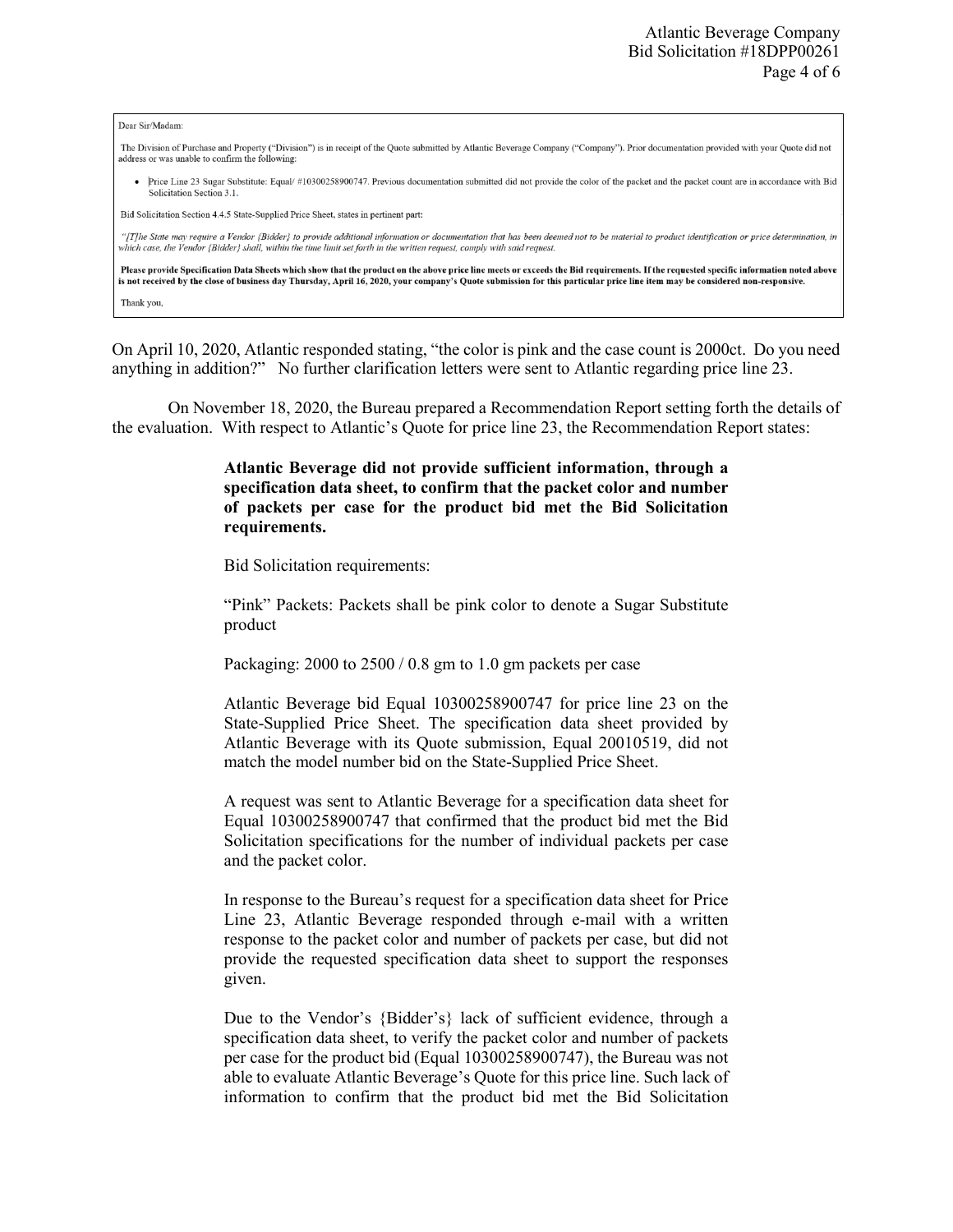requirements rendered Atlantic Beverage's Quote for Price Line 23 nonresponsive.

## [Emphasis added.]

In reviewing the record of this procurement, it is clear that Atlantic's Quote for price line 23 was for "Equal/#10300258900747" as specified on the State-supplied price sheet. What is also clear is that Atlantic's submitted specification data sheet was for "Equal – Saccharin Formula / Number F20010428 / Product Number 20010519," and despite the fact that the filename for the specification data sheet was "Equal Saccharin Pink 112012.pdf," the data sheet did not indicate the color of the sugar substitute packets nor the number of packets per case. Accordingly, the Bureau properly sought to clarify Atlantic's Quote submission.

What is unclear is whether the Bureau accepted Atlantic's specification data sheet was for "Equal – Saccharin Formula / Number F20010428 / Product Number 20010519" during the evaluation as the proper specification data sheet for "Equal/#10300258900747" and only sought to clarify the color of the sugar substitute packets and the number of packets per case; or, whether the Bureau recognized the discrepancy during the evaluation and sought the specification data sheet for "Equal/#10300258900747". Unfortunately, the Bureau's April 9, 2020, clarification letter did not clearly indicate the information sought, other than that the Bureau sought information regarding the color of the sugar substitute packets and the number of packets per case. Despite the fact that Atlantic inquired whether addition information was needed regarding price line 23, the Bureau did not seek any additional information from the Vendor.

While the Recommendation Report attempts to clarify the issue, it does not. First, the Recommendation report notes that Atlantic's Quote was deemed non-responsive because the discrepancy between the product bid and the product identified on the specification data sheet stating "the specification data sheet provided by Atlantic Beverage with its Quote submission, Equal 20010519, did not match the model number bid on the State-Supplied Price Sheet." However, the Recommendation Report goes on to say that "a request was sent to Atlantic Beverage for a specification data sheet for Equal 10300258900747 that confirmed that the product bid met the Bid Solicitation specifications for the number of individual packets per case and the packet color."

Therefore, the questions remains. Did the Bureau seek to obtain a correct specification data sheet for "Equal/#10300258900747" or only to verify the color of the sugar substitute packets and the number of packets per case? If it only sought to verify the color of the sugar substitute packets and the number of packets per case, did the Bureau accept Atlantic's submitted specification data sheet was for "Equal – Saccharin Formula / Number F20010428 / Product Number 20010519" as proof specification conformation for all other requirements of the Bid Solicitation.

If the Bureau had concerns regarding whether the submitted specification data sheet was in fact for the product identified on the State-supplied price sheet, it should have clearly requested that Atlantic provide the specification data sheet for "Equal/#10300258900747". If the Bureau was only concerned that the submitted specification data sheet did not specify the color of packet and the number of packet in a case it could have request that Atlantic provide a sample of the product bid as permitted by Bid Solicitation Section 4.4.3.6 *Samples/Samples Testing* that stated in part:

> The Vendor {Bidder} must, following a request from the State, submit Quote samples to the State. If the Vendor {Bidder} fails to comply with the written request within five (5) business days, its Quote may be considered non-responsive for the requested item(s). The samples submitted must meet the specification requirements set forth in the Bid